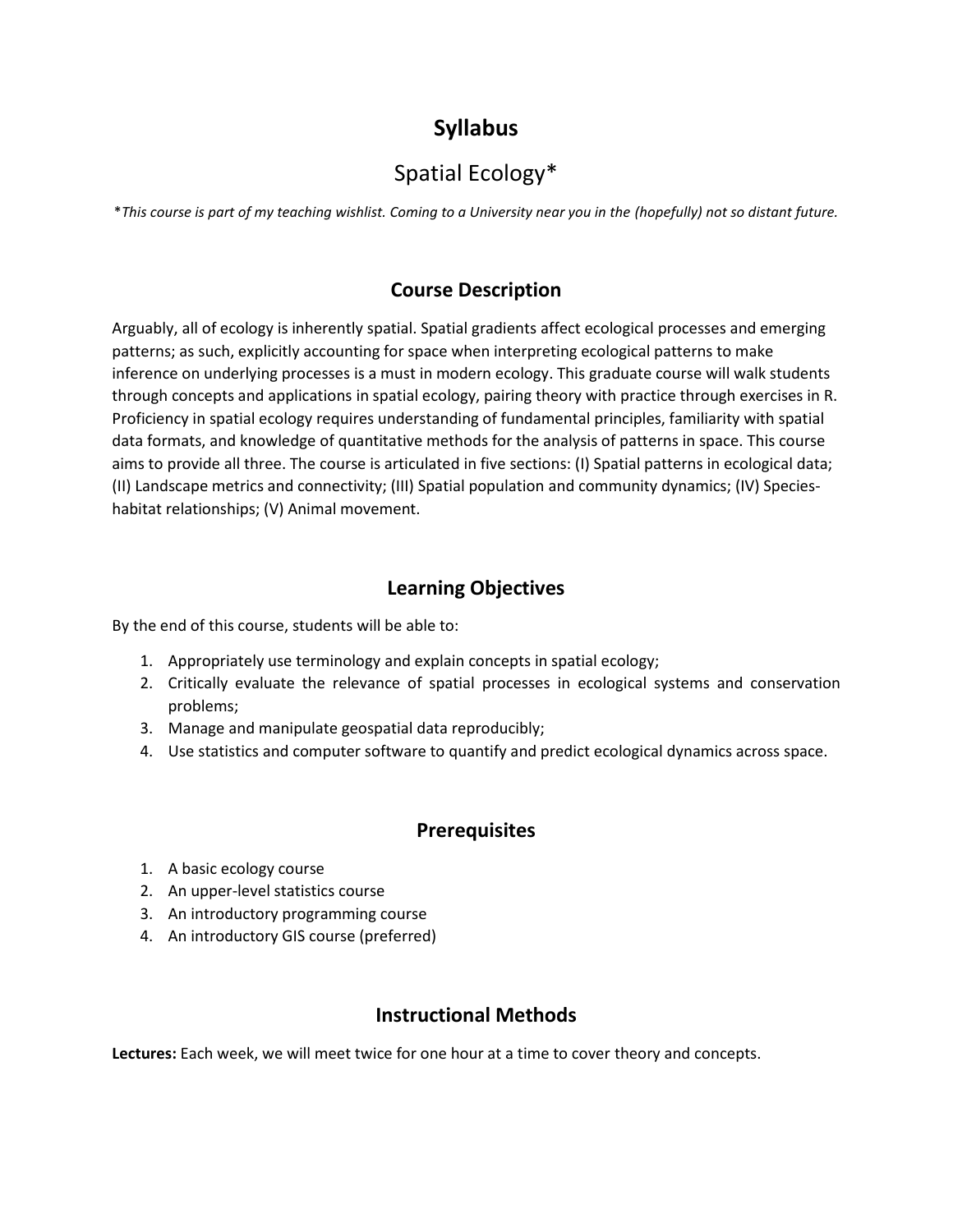**Labs:** Each week, we will meet once for two hours to practice hands-on exercises that apply the concepts covered during lecture.

# **Course Resources**

# **Textbooks:**

- Fletcher, R., Fortin, M.J. 2018. *Spatial Ecology and Conservation Modeling – Applications with R.*  Springer Nature Switzerland. ISBN: 978-3-030-01988-4
- Hooten, M.B., Johnson D.S., McClintock, B.T., Morales, J.M. 2017. *Animal Movement – Statistical Models for Telemetry Data.* CRC Press. ISBN: 978-1-4665-8214-9

**Software:** Students should have access to a computer with the software R and RStudio installed. Both of these are free and open source, and will need to be installed separately. For instructions on how to install R, see: [https://ecorepsci.github.io/reproducible-science/index.html#r.](https://ecorepsci.github.io/reproducible-science/index.html#r) For instructions on how to install RStudio, see[: https://ecorepsci.github.io/reproducible-science/index.html#rstudio.](https://ecorepsci.github.io/reproducible-science/index.html#rstudio)

# **Course Schedule**

# **Introduction**

# **Week 1**

- Welcome, logistics
- What is spatial ecology?
- LAB: Introduction to geospatial data in R

# **Part I: Spatial Patterns in Ecological Data**

# **Week 2**

- Scale
- Causes of landscape pattern
- LAB: Landscape patterns across scales

# **Week 3**

- Geostatistics
- Spatial point patterns
- LAB: Point process models

# **Week 4**

- Spatial dependence and autocorrelation
- Accounting for spatial dependence in ecological models
- LAB: Modeling spatial autocorrelation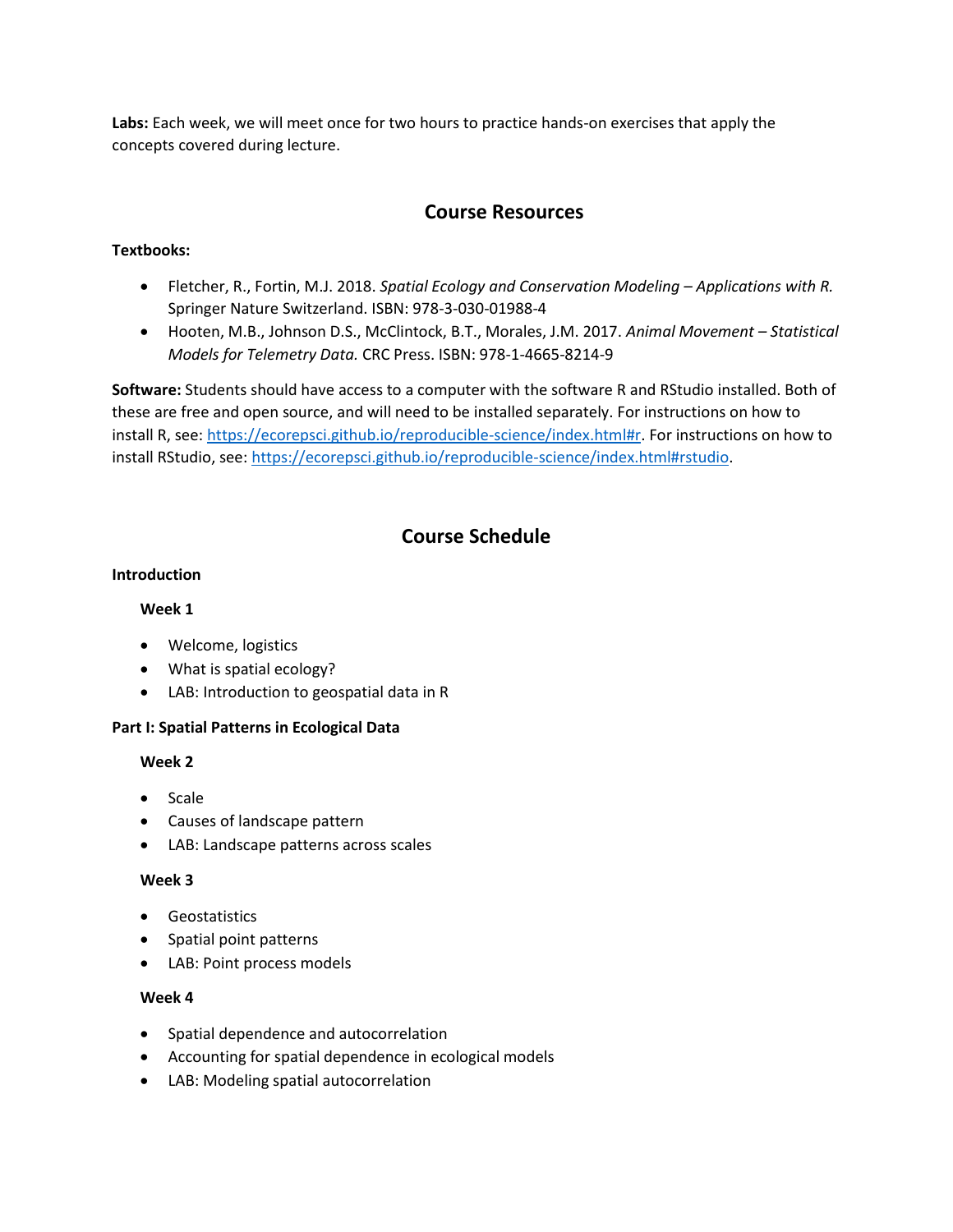#### **Part II: Landscape metrics and connectivity**

# **Week 5**

- Habitat loss and fragmentation
- Spatial prioritization and reserve design
- LAB: Landscape metrics

# **Week 6**

- Structural and functional connectivity
- Connectivity and wildlife conservation
- LAB: Least-cost paths, circuit theory, patch-based networks

# **Part III: Spatial population and community dynamics**

# **Week 7**

- Metapopulations
- Source-sink dynamics
- LAB: Metapopulation models

# **Week 8**

- Species-area relationships
- Island biogeography
- LAB: Modeling spatial community dynamics

# **Part IV: Species-Habitat Relationships**

# **Week 9**

- Species distribution models
- Climate change and range shifts
- LAB: Fitting SDMs: statistics vs machine learning

# **Week 10**

- Habitat selection theory
- Functional responses
- LAB: Resource Selection Functions

# **Part IV: Animal movement**

# **Week 11**

- Eulerian and Lagrangian perspectives
- Movement metrics and path geometry
- LAB: Processing animal movement data